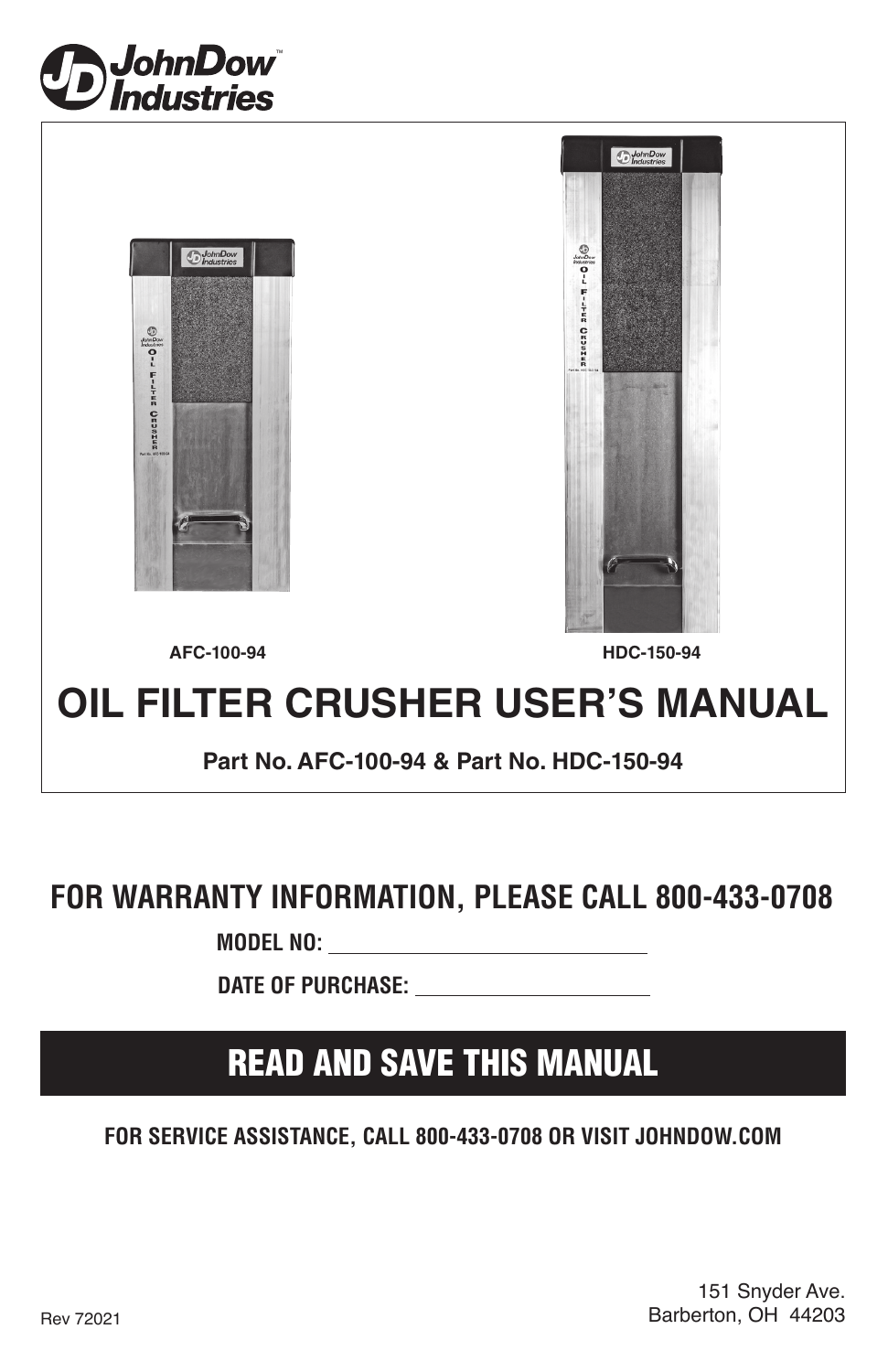

**Important Safety Information**

**Read this manual and safety information before using this product.**

**WARNING** *result in death or serious injury. Indicates a hazardous situation that, if not avoided, could* 

- This filter crusher is designed to crush one filter at a time. Any attempt to crush more than one filter may result in damage and is not covered in the warranty.
- Do not operate the crusher without a filter in the crushing chamber.<br>• Good six quality is important for optimum performance and life of the
- Good air quality is important for optimum performance and life of the air/hydraulic pump. An inline air filter and lubricator is required and must be maintained. Failure to do so may result in damage to the unit and is not covered in the warranty.

# **GETTING STARTED**

This crusher comes fully assembled and ready for use. If you notice any parts are missing or damaged per the contents list below, please contact us.

#### **CONTENTS**

| Item No. | <b>I</b> Description   | Item No. | Description           |  | Item No.   Description |
|----------|------------------------|----------|-----------------------|--|------------------------|
|          | <b>Top Cover Guard</b> |          | 1" x 4" Drain Fitting |  | I 1" x 4" Drain Hose I |

### **ASSEMBLY INSTRUCTIONS**

#### Remove the Shipping Plug and Install the Breather Cap before Operation

- 1. Remove the top cover guard [1].
- 2. This shipping plug is located to the right rear of the cabinet. Remove the shipping plug by turning counter-clockwise.
- 3. Install breather cap turning clockwise until finger tight.
- 4. Replace the cabinet top.

#### Mounting Option - Floor Stand

- 1. Remove the floor stand from the shipping carton. No assembly required.
- 2. Position the crusher on the stand lining up the four holes and secure with the nuts and bolts provided.

#### Mounting Option - Wall Bracket

- 1. Install wall bolts (not included).
- 2. Mount bracket to the wall.
- 3. Position the crusher on the wall bracket lining up the four holes and secure with the nuts and bolts provided.

#### Install Drain Fitting Hose and Catch Container

- 1. Thread the 1" x 4" Drain Fitting [2] into the drain coupling on the underside of the unit.
- 2. Push the 1" Drain Hose [3] onto the fitting.
- 3. Position a catch container under the unit (not included). A 5-gallon bucket is recommended.

#### Install the Filter/Regulator/Lubricator and Connect Air Supply

- 1. Fill the lubricator bowl with SAE30 oil prior to installing the assembly on the crusher.
- 2. Install the filter/regulator/lubricator assembly into the air inlet on the side of the crusher.
- 3. Open the door to the crushing chamber prior to connecting the air supply.
- 4. Connect the air supply. Set the air regulator to 85 psi but do not exceed 100 psi.

## 2 **FOR SERVICE ASSISTANCE, CALL 800-433-0708 OR VISIT JOHNDOW.COM**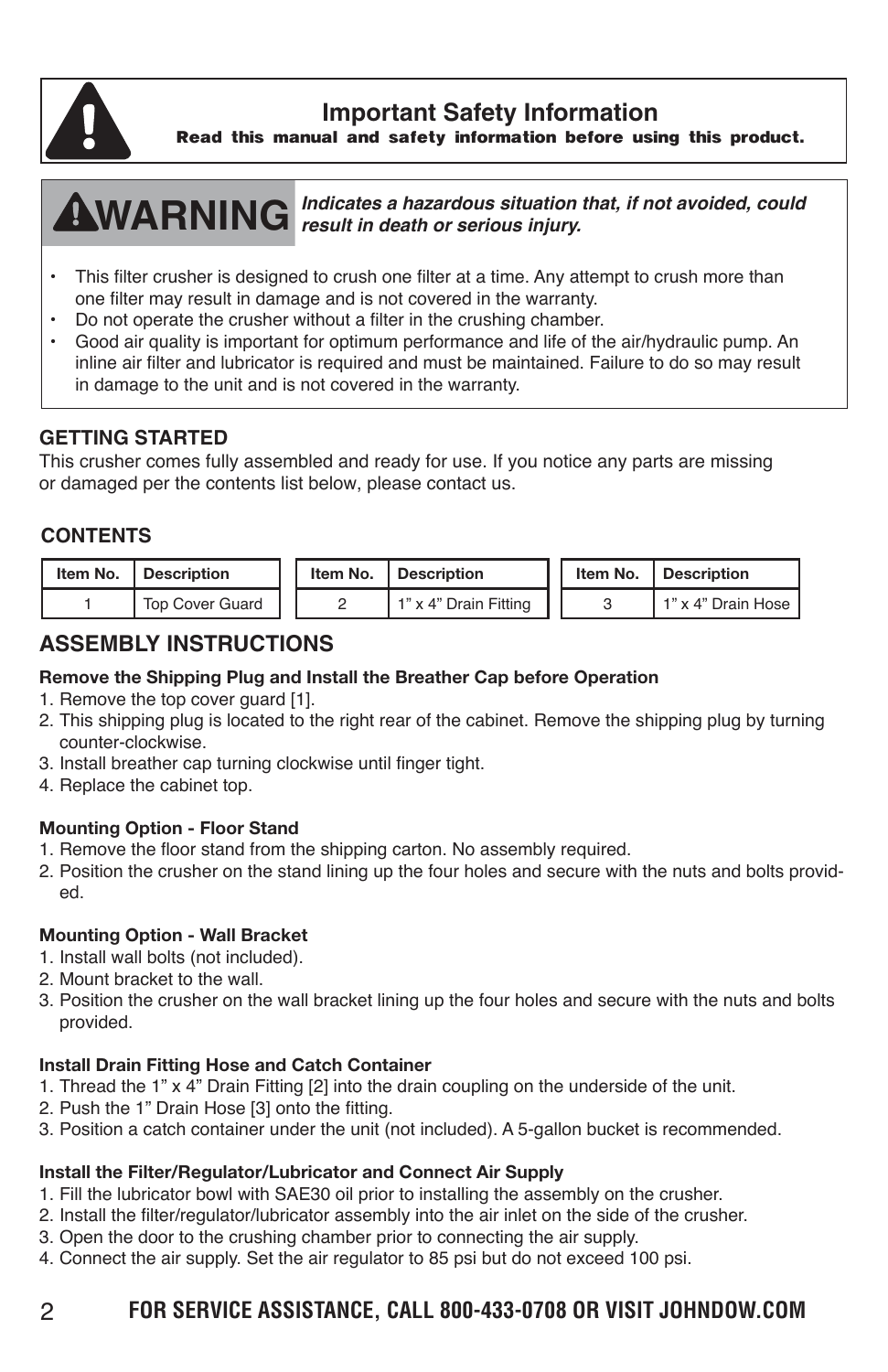## **OPERATION**

- 1. Place one filter in the crushing chamber with the open end of the filter facing downward within the area surrounded by the six centering posts.
- 2. Close the door to activate the crushing cycle. When the unit stops running or runs noticeably slower, the crushing cycle is complete (NOTE: the crusher will not operate with the door open).
- 3. Raise the door and carefully remove the crushed filter.

| Item No.                                                                                                                       | <b>Description</b>                                                                                           | <b>Solution</b>                                                                                                                                                                                                                                                                                                                                                                                                                                                                                                                                |  |  |
|--------------------------------------------------------------------------------------------------------------------------------|--------------------------------------------------------------------------------------------------------------|------------------------------------------------------------------------------------------------------------------------------------------------------------------------------------------------------------------------------------------------------------------------------------------------------------------------------------------------------------------------------------------------------------------------------------------------------------------------------------------------------------------------------------------------|--|--|
| Poor filter crusher<br>performance                                                                                             | Hydraulic fluid may be low or high                                                                           | Fill with hydraulic fluid to the ridge of white<br>reservoir. Recommend FlameOut 220                                                                                                                                                                                                                                                                                                                                                                                                                                                           |  |  |
| When I put the door<br>down a little or make<br>to the top of the filter<br>but does not crush;<br>Pump is just blowing<br>air | 1. Improper air connection<br>2. Lack of lubrication<br>3. Water in line causing piston freeze               | 1. Make sure air is properly connected to<br>the unit.<br>2. The unit may need more lubricating fluid.<br>Disconnect the air line from connection<br>on the top of the pump and fill with<br>additional lubricating fluid. Reattach the<br>air line to pump and run a few cycles on<br>the unit by closing and opening the door<br>several times (2 Lines go into the pump,<br>1 goes to block - return line, DO NOT<br>remove. 2 line goes to reservoir - take<br>off and add hydraulic fluid.)<br>3. Fix with water catcher on line and FRL. |  |  |
| Ram will go down a<br>little or make to the top<br>of the filter but does<br>not crush; Pump is just<br>blowing air.           | Potentially a blown seal in the pump                                                                         | Options:<br>1. Buy pump repair kit #300838<br>2. Buy pump #PA6R-MIL<br>3. Take filter crusher to hydraulic service                                                                                                                                                                                                                                                                                                                                                                                                                             |  |  |
| When I open the door,<br>the piston will not go<br>back up                                                                     | The piston may be jammed                                                                                     | 1. Only one filter can be crushed at a time.<br>The filter must align in the middle,<br>surrounded by the six centering posts.<br>2. If the brass collar falls out of the ram,<br>use a crowbar to pry up the ram. Air<br>MUST be hooked up when doing this.<br>Ram will free up - stop it about halfway<br>and rescrew the collar to assure it won't<br>fallout again.                                                                                                                                                                        |  |  |
| Ram won't go up                                                                                                                | Ram may be bent from filter positioned<br>off -center / attempted to crush more than<br>one filter at a time | Hook up air to pump when the door is<br>open.                                                                                                                                                                                                                                                                                                                                                                                                                                                                                                  |  |  |
| Ram pushes up but<br>falls down                                                                                                | Return Spring is broken                                                                                      | Replace.                                                                                                                                                                                                                                                                                                                                                                                                                                                                                                                                       |  |  |
| Ram won't go back up<br>unless hydraulic fluid<br>is released                                                                  | Ram may be bent                                                                                              | With air supply OFF/removed from crusher,<br>open black box on pump and manually<br>push down plunger to release the hydraulic<br>fluid.                                                                                                                                                                                                                                                                                                                                                                                                       |  |  |

# **TROUBLESHOOTING**